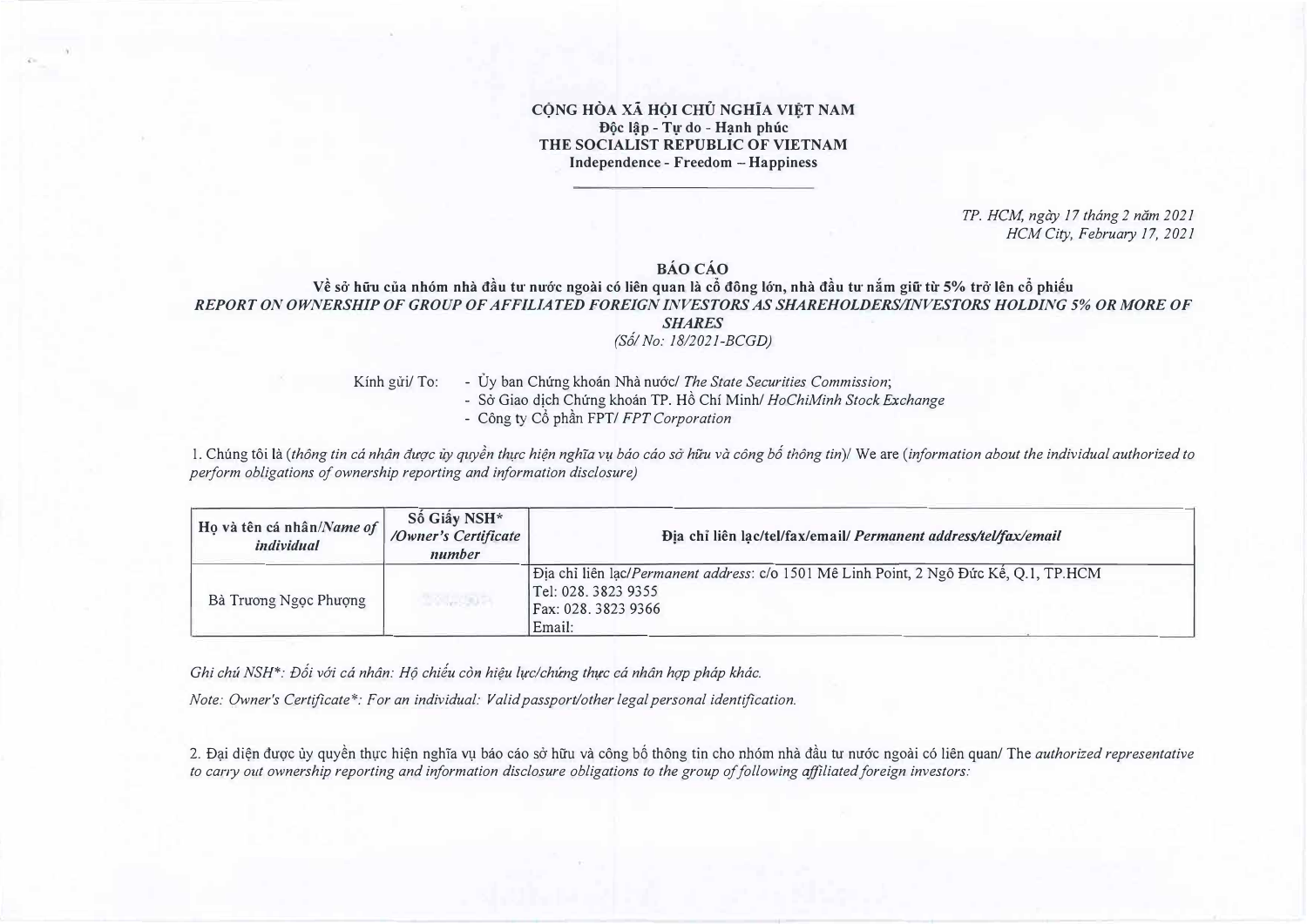| <b>STT/No</b>           | Tên nhà đầu tư nước ngoài có liên quan/<br>Name of affiliated foreign investor | MSGD của nhà đầu tư/<br>Trading code of the investor | Tên đại diện giao dịch (nếu<br>có)/ Name of trading<br>representative (if any) |  |  |
|-------------------------|--------------------------------------------------------------------------------|------------------------------------------------------|--------------------------------------------------------------------------------|--|--|
|                         | Amersham Industries Limited                                                    |                                                      |                                                                                |  |  |
| 2                       | <b>Balestrand Limited</b>                                                      |                                                      |                                                                                |  |  |
| $\overline{\mathbf{3}}$ | CTBC Vietnam Equity Fund                                                       |                                                      |                                                                                |  |  |
| $\overline{4}$          | DC Developing Markets Strategies Public Limited Company                        |                                                      |                                                                                |  |  |
| 5                       | Grinling International Limited                                                 |                                                      |                                                                                |  |  |
| 6                       | KB Vietnam Focus Balanced Fund                                                 |                                                      |                                                                                |  |  |
|                         | Norges Bank                                                                    |                                                      |                                                                                |  |  |
| 8                       | Samsung Vietnam Securities Master Investment Trust [Equity]                    |                                                      |                                                                                |  |  |
| 9                       | Venner Group Limited                                                           |                                                      |                                                                                |  |  |
| 10                      | Vietnam Enterprise Investments Limited                                         |                                                      |                                                                                |  |  |
| 11                      | Wareham Group Limited                                                          |                                                      |                                                                                |  |  |

3. Tên cổ phiếu/mã chứng khoán sở hữu là đối tuọng báo cáo/*Name of shares/securities code owned as reporting object:* FPT

4. Ngày giao dịch làm thay đổi tỷ lệ sở hữu của cà nhóm nhà đầu tư nước ngoài có liên quan không còn là cổ đông lớn/nhà đầu tư lớn/*The trading day changes the ownership percentage of the group of affiliated foreign investors to be no longer major shareholders/investors:* 08/02/2021

5. Thông tin chi tiết về tình hình giao dịch chứng khoán của các thành viên dẫn tới cà nhóm nhà đầu tư nước ngoài có liên quan không còn là cổ đông lớn/nhà đầu *tu Ion/Details of the securities trading situation of members leading to the group of affiliated foreign investors being no longer major shareholders/investors* 

| STT/No |                                                                                                                                   | Tài khoản giao<br>dịch chứng<br>khoán/<br><b>Secuirities</b><br>trading account | Tài khoản lưu ký<br>chúng khoán/<br><b>Securities</b><br>depository<br>account<br>No. | Trước giao dịch<br><b><i>Before trading</i></b>                     |                                                      | Sau giao dịch<br><b>IAfter trading</b>        |                                             | Số lượng đã                                             |
|--------|-----------------------------------------------------------------------------------------------------------------------------------|---------------------------------------------------------------------------------|---------------------------------------------------------------------------------------|---------------------------------------------------------------------|------------------------------------------------------|-----------------------------------------------|---------------------------------------------|---------------------------------------------------------|
|        | Tên nhà đầu tư nước ngoài có liên quan<br>thực hiện giao dịch/ Name of affiliated<br>foreign investors conducting the transaction |                                                                                 |                                                                                       | Số lượng sở<br>$h\tilde{u}$ ·u/<br><b>Number</b><br>0f<br>ownership | Tỷ lệ sở<br>$h\bar{u}$ u/<br>Ownership<br>percentage | Số lượng<br>sở hữu/<br>Number of<br>ownership | Tỷ lệ sở<br>hữu/<br>Ownership<br>percentage | giao dịch (Mua/<br>bán)/Number<br>traded (Buy/<br>sell) |
|        | Amersham Industries Limited                                                                                                       |                                                                                 |                                                                                       | 7.263.053                                                           | 0,9265%                                              | 7.263.053                                     | 0,9265%                                     | 0                                                       |
|        | <b>Balestrand Limited</b>                                                                                                         |                                                                                 |                                                                                       | 1.631.147                                                           | 0,2081%                                              | 1.631.147                                     | 0,2081%                                     | $\overline{0}$                                          |
|        | CTBC Vietnam Equity Fund                                                                                                          |                                                                                 |                                                                                       | 100.000                                                             | 0,0128%                                              | 100.000                                       | 0,0128%                                     | $\overline{0}$                                          |
| 4      | DC Developing Markets Strategies Public<br>Limited Company                                                                        | KUTH Y GOV.                                                                     | 25.7475649                                                                            | 3.170.537                                                           | 0,4045%                                              | 3.170.537                                     | 0,4045%                                     | $\Omega$                                                |
|        | Grinling International Limited                                                                                                    |                                                                                 |                                                                                       | .889.489                                                            | 0,2410%                                              | 1.889.489                                     | 0,2410%                                     | $\boldsymbol{0}$                                        |
| 6      | KB Vietnam Focus Balanced Fund                                                                                                    |                                                                                 |                                                                                       | 1.001.192                                                           | 0,1277%                                              | 1.001.192                                     | $0.1277\%$                                  | $\overline{0}$                                          |